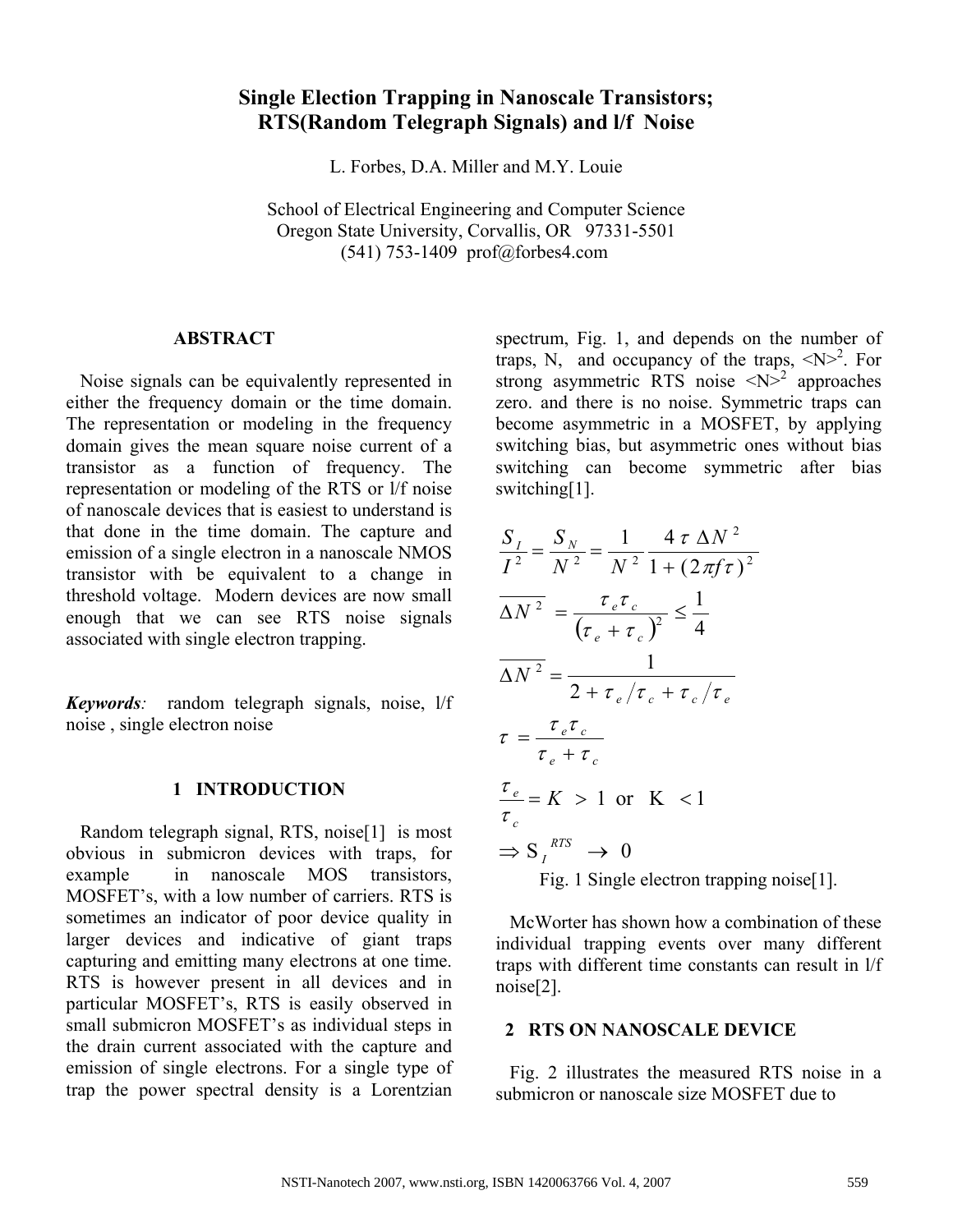single electron and multiple electron traps.



(a) Single electron trapping noise.



(b) Multiple electron trapping RTS signal. Fig. 2 RTS noise due to electron trapping.

RTS is however present in all devices and in particular MOSFET's and can result in transients in the measured noise and long term transient effects in the noise of large MOSFET's.



Fig. 3 l/f noise due to electron trapping.

# **3 SWITCHED BIAS ON LARGE DEVICES**

 We have also observed and investigated these trapping effects on very large micron size MOSFET's. Klumperink et al. [3] used a differential circuit, here we have used a transistor substitution technique as shown in Fig. 3 to reduce the large switching transients that can occur in previous circuits [3, 4-7]. Simple RC filtering is also introduced before the amplifier which follows and the spectrum analyzer to reduce the switching transients that occur due to differences in transistor gain and stray capacitances. Here we always have one transistor on so there is no 6dB difference in the noise at low frequency as in the previous circuit by Klumperink et al.[3] where the transistors are off one half the time.







Fig. 5 Switched bias noise measurements.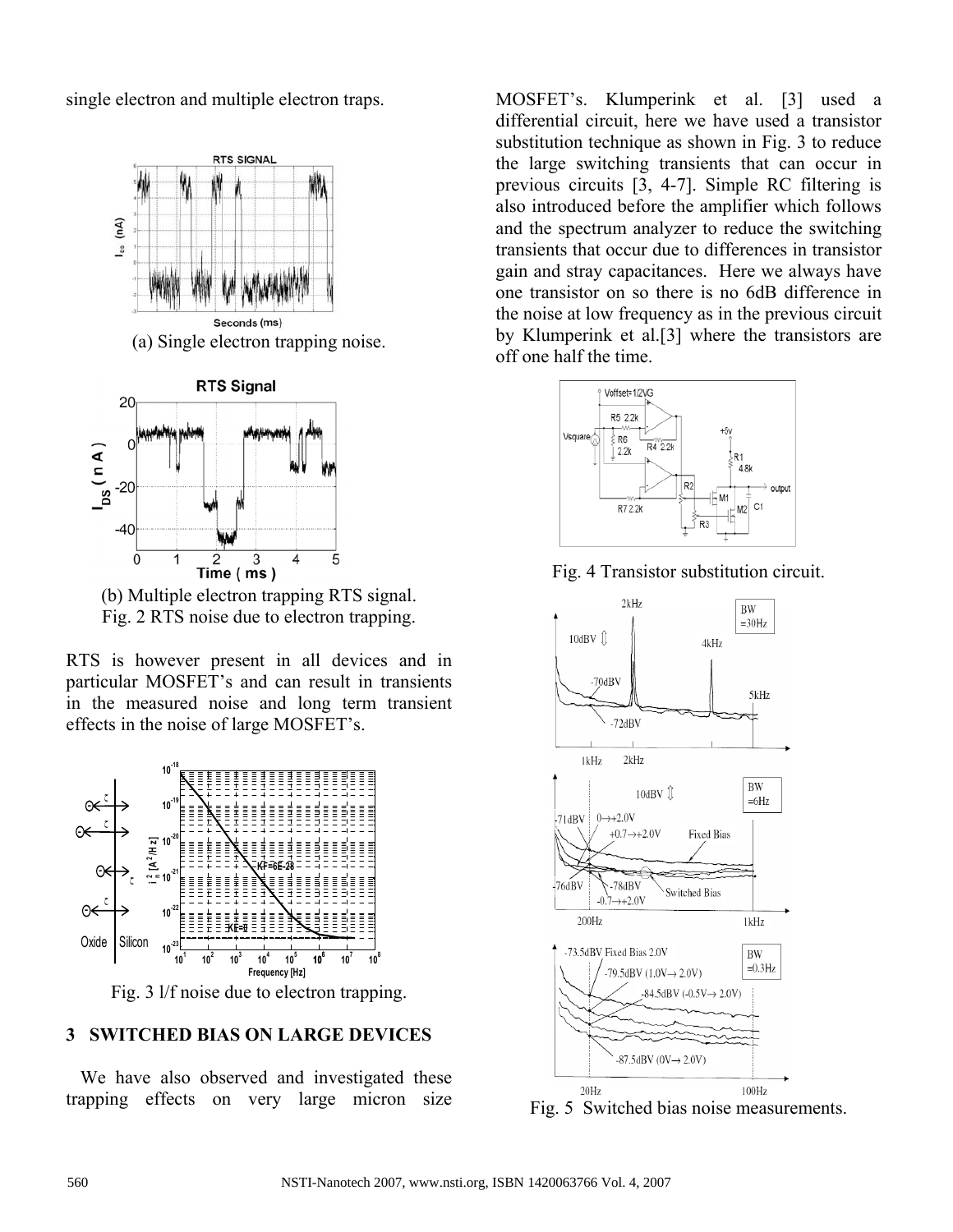Following the application of switched bias the noise at 1kHz, Fig. 5, is reduced due to accumulation of the surface and holes collecting at the surface of the transistor channel. This results in many surface states and oxide traps capturing holes and changing charge states and remaining in a fixed charge state over an extended period of time, Fig. 6. As such the charge state can not fluctuate and contribute to noise.



Fig. 6 Switched bias noise at 1 kHz.

 What is new and different here in the time domain, Fig. 7, is that there are long term transients in the l/f noise after the application of switched bias. A variety of different types of transient behaviors have been observed on devices from two different manufacturers obtained over different time periods years apart. In some case the l/f noise will decrease after the application of fixed bias and stay at a lower level for long periods of time, however, the next time switched bias is applied it will recover from this lower level.



Fig. 7 Measured switched bias noise at 1 kHz.

In other cases the l/f noise will initially decrease with switched bias but recover in shorter periods of time.

 The results shown in Fig. 7 demonstrate the time dependence of the noise at 1kHz with a 100 kHz switching frequency. The biasing circuit is initially set at fixed bias with no input signal and allowed to reach steady state. A 100 kHz switching frequency was then applied to the biasing circuit and allowed to reach steady state. This followed by reverting back to the fixed bias state and allowing the circuit to reach steady state. The demonstrated behavior is repeatable as shown in Fig. 7 for two devices.

 As the circuit transitioned from fixed bias to switched bias, the noise dropped from the respective steady state fixed bias level down to the switched bias level. The noise at 1kHz with switched bias will gradually increase and settles to another steady state condition. A long term transient is evident over a time period of 15 minutes in the noise at 1kHz after the application of switched bias as illustrated in Fig. 8.



Fig. 8 After switched bias applied for some time.

 Annealing or wear out effects are observed in the long term transients as illustrated in Fig. 9. Fig. 9 shows the noise at lkHz, with fixed bias, then switched bas for 100 minutes, fixed bias for 15 minutes, then switched bias for 50 minutes, and finally fixed bias. Note the wear out or annealing in the second switched bias sequence and faster recovery from the lower initial noise level for two different devices. There are a variety of different transients observed over long time periods on devices from two manufacturers.